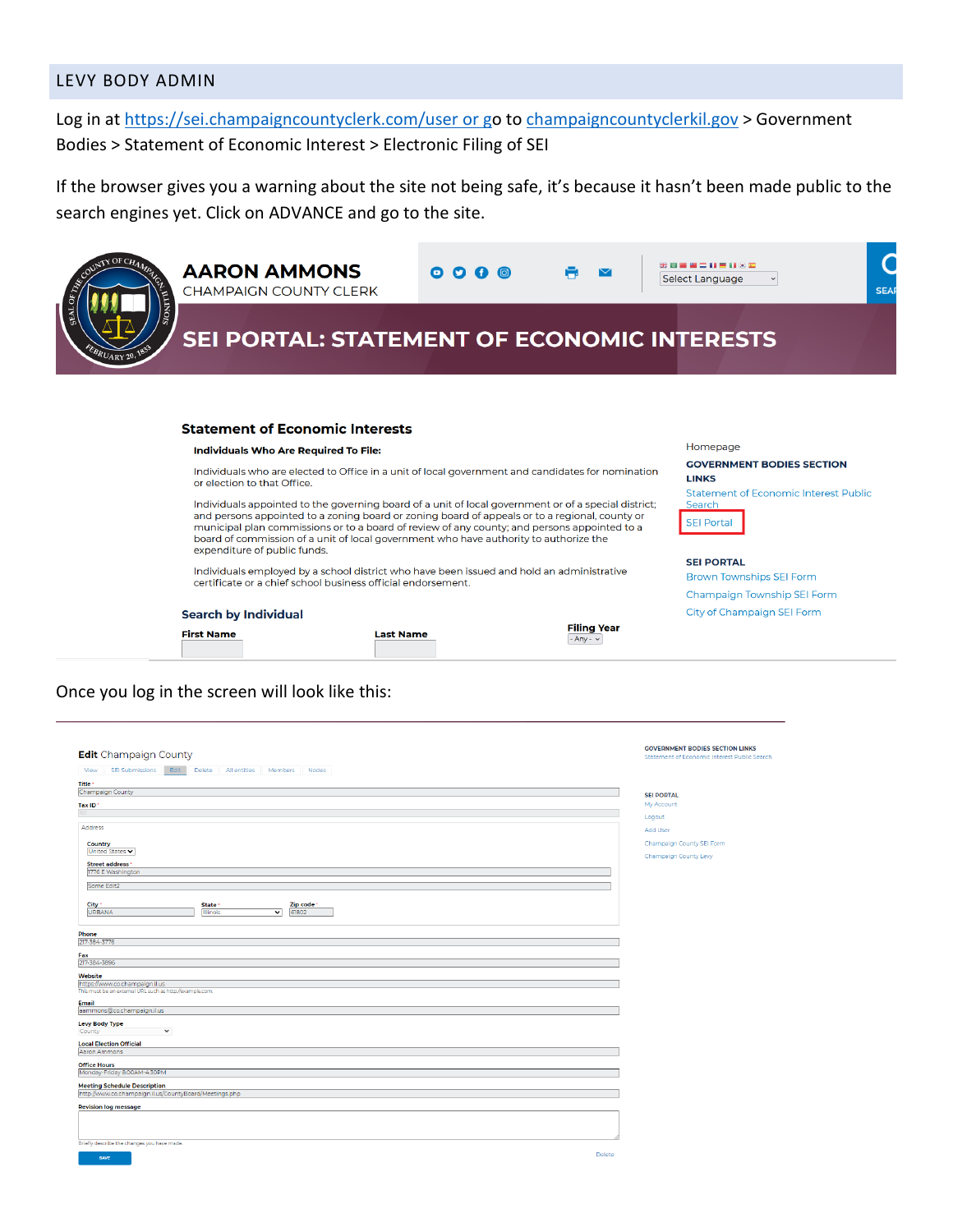#### UPDATING YOUR LEVY BODY INFORMATION

Please keep your taxing body information up to date. This information is used by the Clerk's Office and by your members to contact you if they have any issues or concerns while completing their SEIs.

To update the info:

- 1. Make sure you are on EDIT screen of your levy body. This is the same screen you get when you first log into the portal.
- 2. Click in the box you want to update, remove the inaccurate info, and type in the correct info.
- 3. When you have made all your changes, click SAVE at the bottom.
- 4. You will get this screen where you can review your edit one more time.

### **Champaign County**



5. If you are done editing, you can move on to other screens. If not, click on EDIT again in the tabs at the top and made another edit. Be sure to click SAVE again.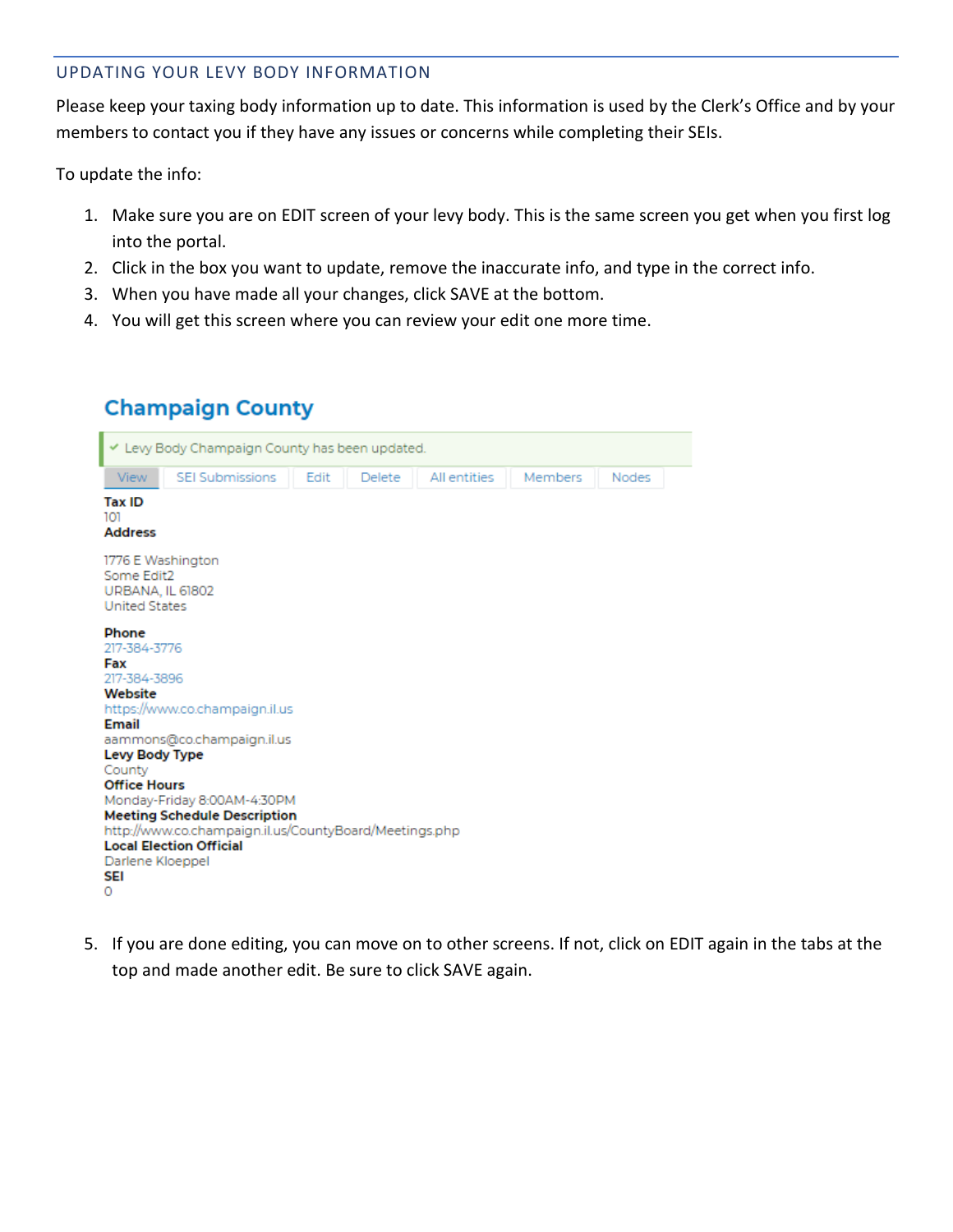#### SEEING SEI SUBMISSIONS

You can see who in your levy body has submitted SEIs by click on SEI Submissions in the tabs at the top of the page.

1. Click on any Levy Member name to view their SEI submission.

# **Champaign County**



- 2. Click on the submitters name and you will move to a more detailed screen with their information and SEI. More detailed information about this is under USER INFORMATION.
	- a. If there is no submitted date in the far-right column, they have the SEI in draft form but have not formally submitted it.

## **Levy-Body SEI Form Submissions**

| Click on any Levy Member name below to view the information submitted by that member. |  |
|---------------------------------------------------------------------------------------|--|
|                                                                                       |  |
|                                                                                       |  |
|                                                                                       |  |

| <b>Levy Member</b> |  |
|--------------------|--|
| <b>Tim Tester</b>  |  |
| <b>Test Testy</b>  |  |
| <b>Test Testy</b>  |  |
| <b>Test Testy</b>  |  |

| Levy Name $\clubsuit$ |
|-----------------------|
| Champaign County      |
| Champaign County      |
| Champaign County      |
| Champaign County      |

| <b>Filing Date</b> |  |
|--------------------|--|
| 2021/12/06         |  |
| 2021/12/06         |  |
| 2021/12/06         |  |
| 2021/12/06         |  |

|  | <b>Date Submitted</b> |  |
|--|-----------------------|--|
|--|-----------------------|--|

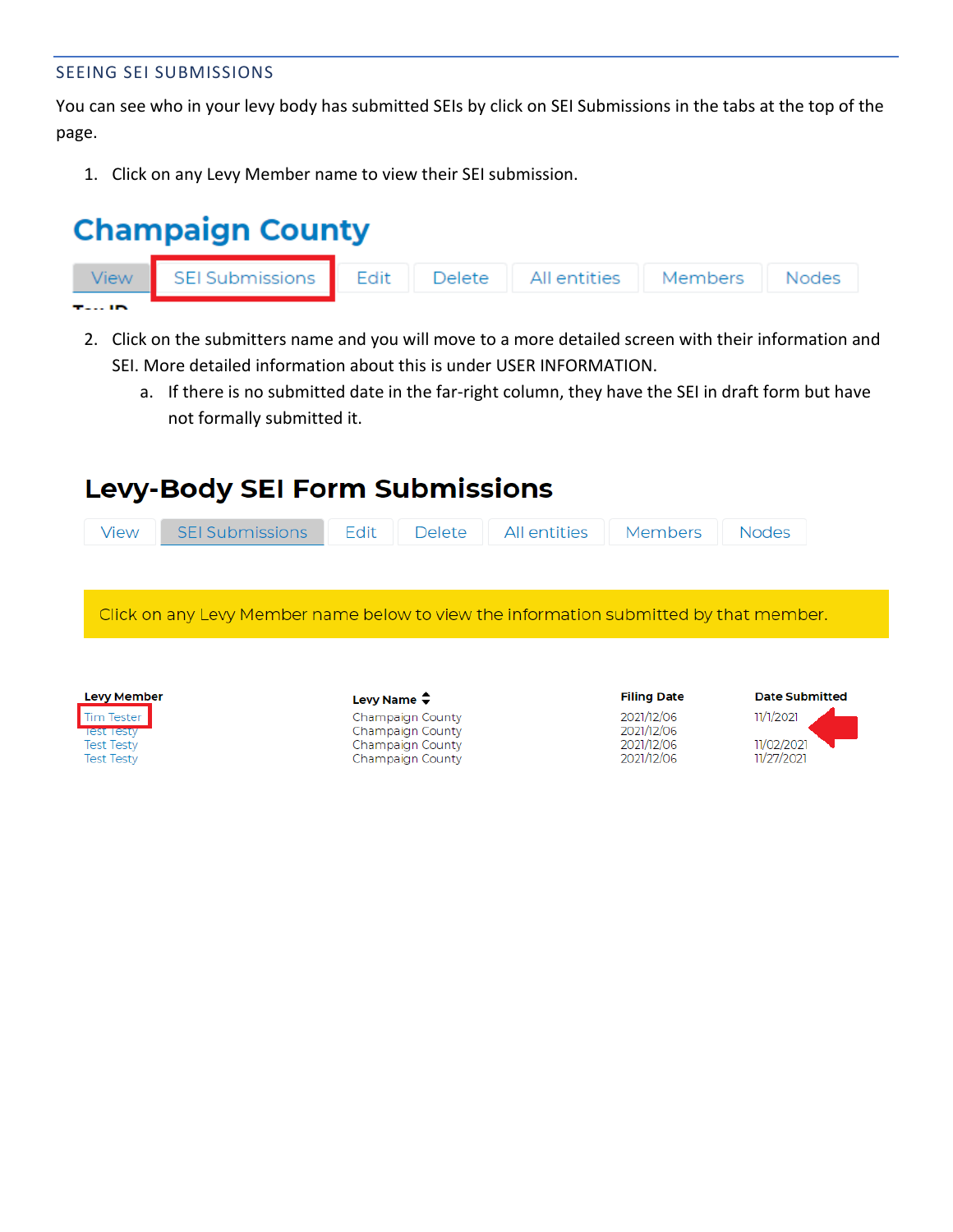#### MEMBER INFORMATION

If you click on a member's name from the SEI Submission screen, you will get a new menu of tab options.

# **Webform submissions**

| view | Fdit                           | Submissions             | <b>SEI Submissions</b>  | Contact            |                                             |      |
|------|--------------------------------|-------------------------|-------------------------|--------------------|---------------------------------------------|------|
|      | Group ID $_{Draff} \triangleq$ | Levy Member $\clubsuit$ | Levy Name $\hat{\div}$  | <b>Filing Year</b> | Filing Date $\hat{\boldsymbol{\mathsf{v}}}$ |      |
|      | No                             | Tim Tester              | <b>Champaign County</b> | 2021               | 2021/12/06                                  | View |

- 1. VIEW will show you the member's information that is on file.
- 2. EDIT will allow you to edit this information
- 3. SUBMISSIONS will show you all the member's submissions for your levy body. If they belong to another levy body and file SEIs for them as well, you would not be able to see those here.
	- a. Clicking on the linked title will allow you to view the submitted SEI.

| View                                                                           | Fdit | <b>Submissions</b> | <b>SEI Submissions</b> | Contact                          |                   |
|--------------------------------------------------------------------------------|------|--------------------|------------------------|----------------------------------|-------------------|
| 1 submission                                                                   |      |                    |                        | Created $\overline{\phantom{a}}$ | <b>IP</b> address |
| Submission title<br>Champaign County SEI Form: Submission for Filing Year 2021 |      |                    |                        | Mon, 11/01/2021 - 03:21          | (unknown)         |

- 4. SEI SUBMISSIONS also shows you all their SEI submissions to your levy body but would also include any draft versions that have not been submitted yet.
	- a. If you click on VIEW on the far right, you can view the SEI submission.

| View                       | Fdit | Submissions              | <b>SEI Submissions</b>       | Contact            |                         |      |
|----------------------------|------|--------------------------|------------------------------|--------------------|-------------------------|------|
| Group ID $_{Draff}$ $\div$ |      | Levy Member $\hat{\div}$ | Levy Name $\hat{\mathbf{z}}$ | <b>Filing Year</b> | Filing Date $\clubsuit$ |      |
| No                         |      | Tim Tester               | Champaign County             | 2021               | 2021/12/06              | View |

5. CONTACT – allows you to directly email this specific member from within the SEI portal. Make sure to select SEND YOURSELF A COPY if you want to have a record of the email.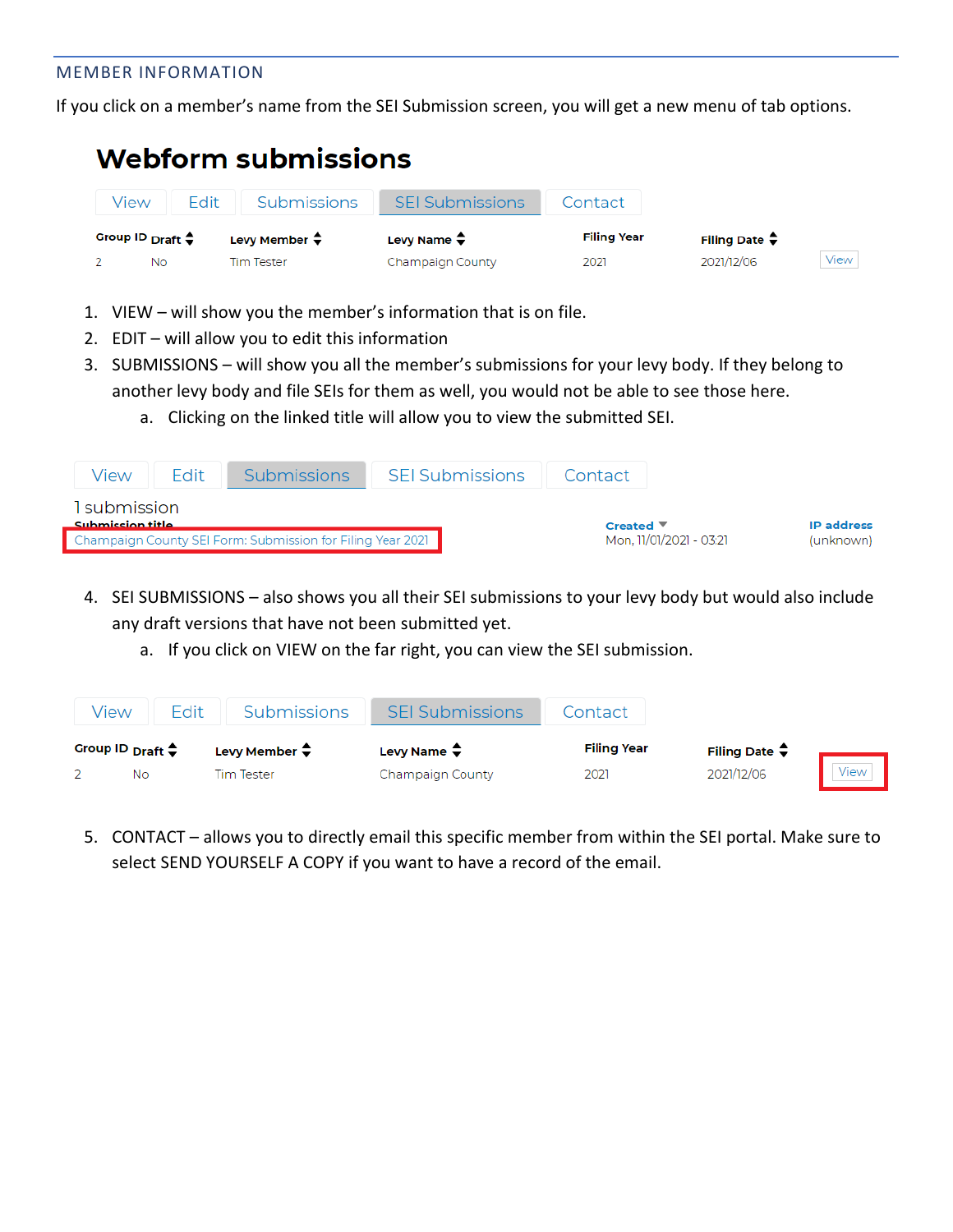#### ANOTHER WAY TO EDIT LEVY BODY MEMBERS

| <b>GOVERNMENT BODIES SECTION</b>                |
|-------------------------------------------------|
| <b>LINKS</b>                                    |
| Statement of Economic Interest Public<br>Search |
|                                                 |
| <b>SEI PORTAL</b>                               |
| <b>My Account</b>                               |
| Logout                                          |
| Add User                                        |
| <b>Champaign County SEI Form</b>                |

2. Click on Members

Champaign County Levy

# Champaign County members

| View SEI Submissions Edit Delete All entities Members Nodes |  |  |  |
|-------------------------------------------------------------|--|--|--|
|                                                             |  |  |  |

#### The screen will look like this:

| Champaign County <b>members</b>                                           |                                |                                          |                        |                           |  |
|---------------------------------------------------------------------------|--------------------------------|------------------------------------------|------------------------|---------------------------|--|
| View                                                                      | <b>SEI Submissions</b><br>Edit | Delete<br>All entities<br><b>Members</b> | Nodes                  |                           |  |
| <b>+ ADD MEMBER</b>                                                       |                                |                                          |                        |                           |  |
| <b>First Name</b>                                                         |                                | <b>Last Name</b>                         | Email                  |                           |  |
|                                                                           |                                |                                          |                        |                           |  |
| <b>Years Submitted</b><br>$-$ Any $ \blacktriangleright$<br><b>SUBMIT</b> |                                | <b>Years Not Submitted</b><br>- Any - V  |                        |                           |  |
| <b>Group Admin(s)</b>                                                     |                                |                                          |                        |                           |  |
| $\Box$                                                                    | Last Name $\clubsuit$          | E-mail $\triangleq$                      | <b>Years Submitted</b> |                           |  |
| $\Box$                                                                    | Paul, Thornhill                | development@paulthornhill.net            |                        | View Member   •           |  |
| $\Box$                                                                    | Test, Testy                    | elections@co.champaign.il.us             | 2020, 2021             | View Member .             |  |
| o                                                                         | Levy, Admin                    | test@email.com                           |                        | View Member -             |  |
| <b>NEXT</b>                                                               |                                |                                          |                        |                           |  |
| <b>Levy Members</b>                                                       |                                |                                          |                        |                           |  |
| $\Box$                                                                    | Last Name $\hat{\div}$         | E-mail +                                 | <b>Years Submitted</b> | View Member -             |  |
| $\Box$                                                                    | Test, Testy                    | elections@co.champaign.il.us             | 2020, 2021             |                           |  |
| $\Box$                                                                    | Tim, Tester                    | propertytaxes@co.champaign.il.us         | 2021                   | View Member $\rightarrow$ |  |
| <b>NEXT</b>                                                               |                                |                                          |                        |                           |  |

3. To edit a member from this screen, click on the drop-down arrow to the right of their name and select EDIT MEMBER. You will be moved to a new window where you can edit the member's information.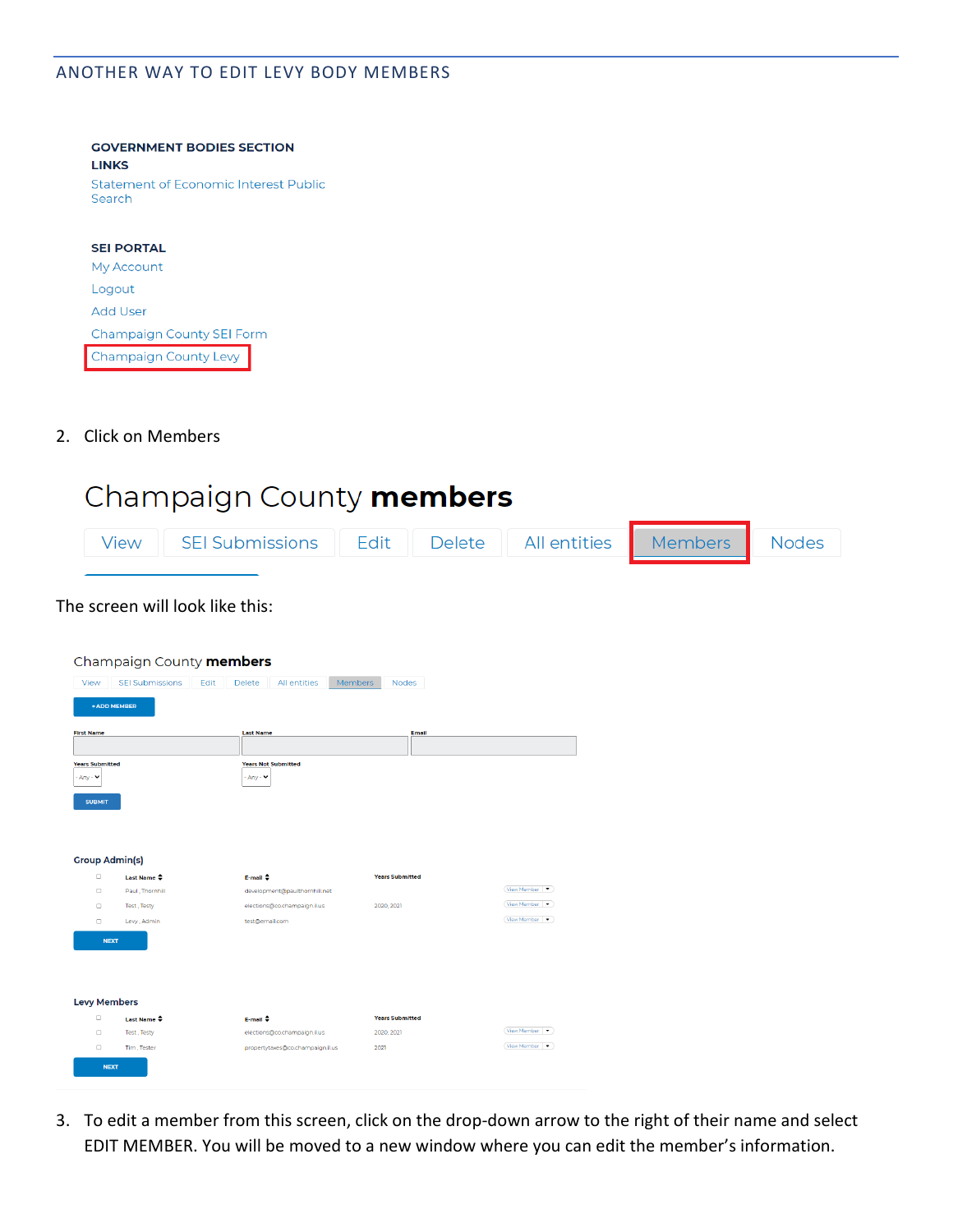a. Once you are done editing, make sure you click SAVE at the bottom of the edit screen.

| ◡                  | Last Name $\clubsuit$ | $E$ -mail $\Rightarrow$      | <b>Years Submitted</b> |                                             |
|--------------------|-----------------------|------------------------------|------------------------|---------------------------------------------|
| <b>SEND E-MAIL</b> | Test, Testy           | elections@co.champaign.il.us |                        | View Member<br>Edit Member<br>Remove Member |
|                    |                       |                              |                        |                                             |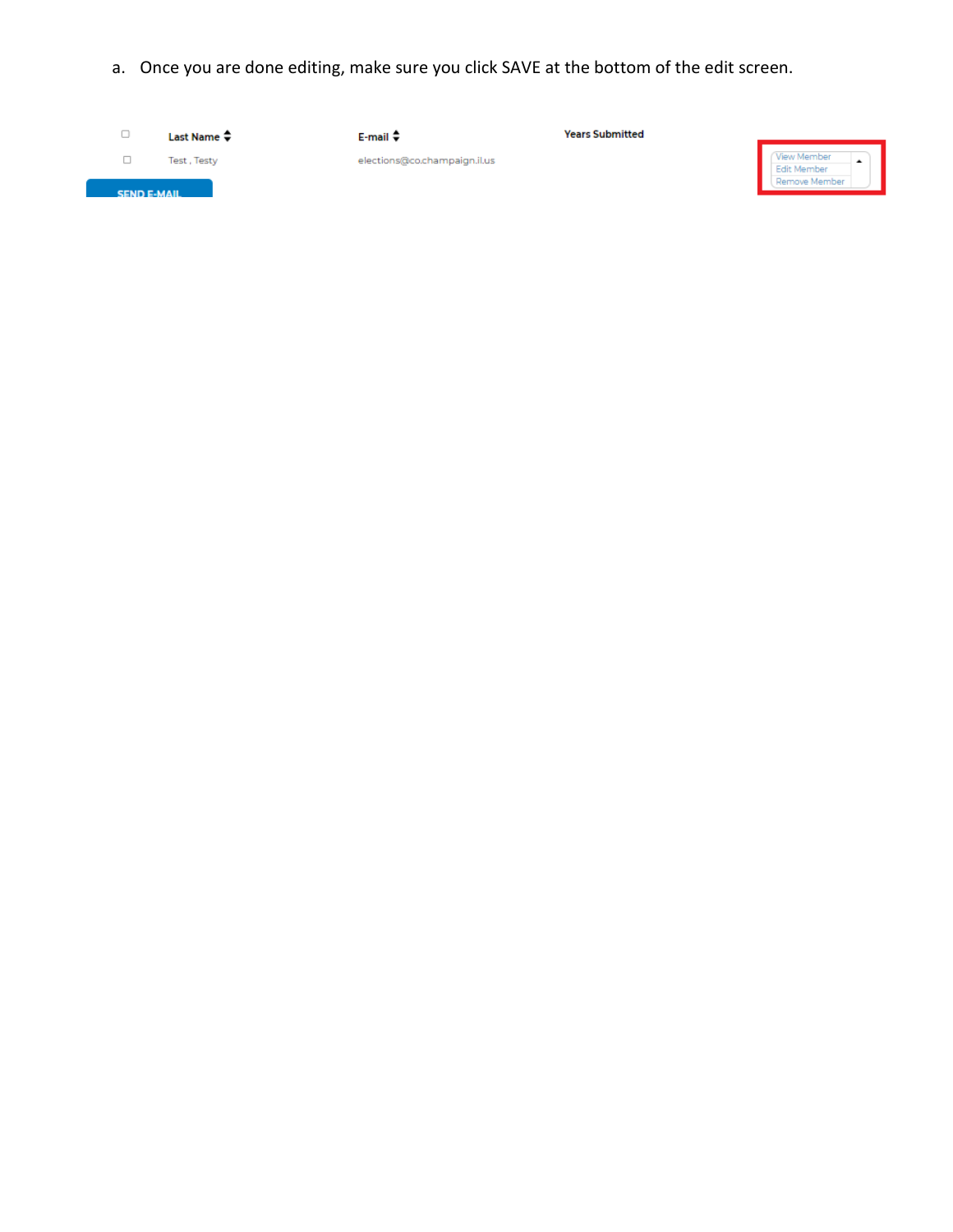#### EMAILING REMINDERS TO MEMBERS

- 1. In the same screen under MEMBERS, select the member you want to email.
	- a. You can select all the members listed by clicking in the top box or you can select individual email addresses by clicking the box next to the name.

| 0      | Last Name ≑        | $E$ -mail $\Rightarrow$          | <b>Years Submitted</b>    |
|--------|--------------------|----------------------------------|---------------------------|
| $\Box$ | Test, Testy        | elections@co.champaign.il.us     | View Member               |
| $\Box$ | Tim, Tester        | propertytaxes@co.champaign.il.us | View Member $\rightarrow$ |
|        | <b>SEND E-MAIL</b> |                                  |                           |

- 2. Once you have selected who you want to send the reminder to, click SEND E-MAIL.
	- a. See the image below for explanation of various functions on the page.

|                                                 | Champaign County members                                                  |                                                                       |                                                                                             |                      |
|-------------------------------------------------|---------------------------------------------------------------------------|-----------------------------------------------------------------------|---------------------------------------------------------------------------------------------|----------------------|
| <b>SEI Submissions</b>                          | Levy Body                                                                 | Members                                                               |                                                                                             |                      |
|                                                 |                                                                           | This will show you the list of people you are sending the email to.   |                                                                                             |                      |
| $\Box$                                          | Last Name =                                                               | $E$ -mail $\Rightarrow$                                               | <b>Years Submitted</b>                                                                      |                      |
| $\Box$                                          | Test, Testy                                                               | elections@co.champaign.il.us                                          |                                                                                             | View Member          |
| <b>SEND E-MAIL</b>                              |                                                                           |                                                                       |                                                                                             |                      |
| Sender                                          |                                                                           |                                                                       | If you picked multiple people to email, this will be a general name, not a specific person. |                      |
| Sender's name<br>SEI Champaign County           | sme                                                                       |                                                                       |                                                                                             |                      |
| Sender's e-mail *                               | <b>INTERNATIONAL AND CONTRACTOR</b><br>Enter the sender's e-mail address. |                                                                       |                                                                                             |                      |
|                                                 |                                                                           |                                                                       |                                                                                             |                      |
| E-mail content                                  |                                                                           |                                                                       |                                                                                             |                      |
| Subject *                                       |                                                                           |                                                                       |                                                                                             |                      |
| Message <sup>*</sup>                            | Enter the e-mail's subject. You can use tokens in the subject.            |                                                                       |                                                                                             |                      |
|                                                 |                                                                           |                                                                       |                                                                                             |                      |
|                                                 |                                                                           |                                                                       |                                                                                             |                      |
|                                                 |                                                                           |                                                                       |                                                                                             |                      |
|                                                 |                                                                           |                                                                       |                                                                                             |                      |
|                                                 |                                                                           |                                                                       |                                                                                             | About text formats @ |
| Text format Plain text<br>No HTML tags allowed. | $\checkmark$                                                              |                                                                       |                                                                                             |                      |
|                                                 | Lines and paragraphs break automatically.                                 | Web page addresses and email addresses turn into links automatically. |                                                                                             |                      |
|                                                 | Enter the body of the message. You can use tokens in the message.         |                                                                       |                                                                                             |                      |
| Replacements                                    |                                                                           |                                                                       |                                                                                             |                      |
| Additional e-mail options                       |                                                                           |                                                                       |                                                                                             |                      |
|                                                 |                                                                           |                                                                       |                                                                                             |                      |

- <sup>2</sup> Send a copy of the message to the sender. Select if you want a copy of the email sent to you.
- Remember these values for the next time a mass mail is sent. Select if you would like the email text & subject of this email to be saved for your next email.

**CANCEL ACTION**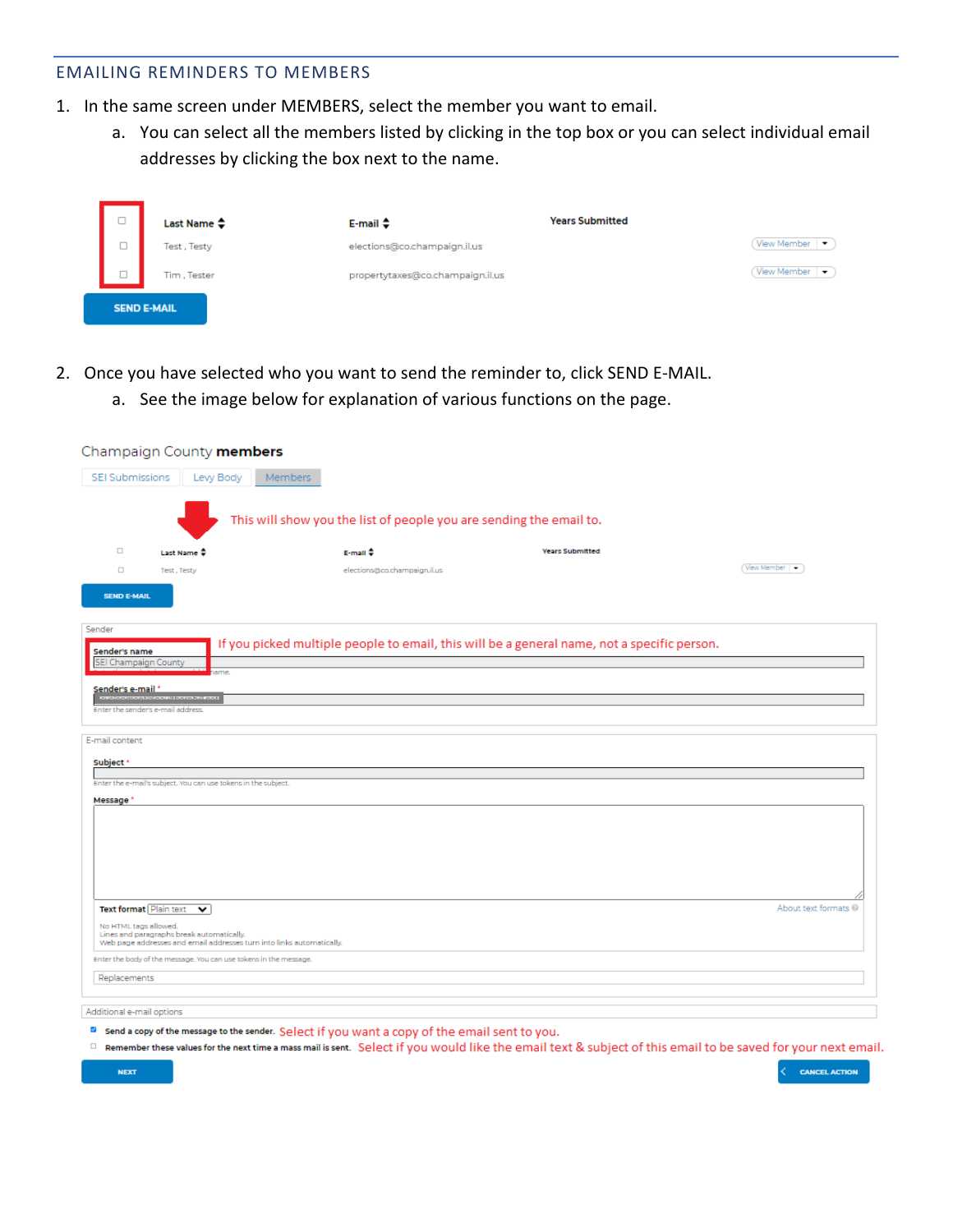- 3. Complete the email subject and message content and click NEXT. Make sure the email is finalized. If you click past this screen and then find an error, you will have to start over, and the email subject and message will have to be redone.
	- a. If you want a record of the email, make sure you select the box next to SEND A COPY OF THE MESSAGE TO THE SENDER
- 4. On the next screen you can see the email one more time. Listed at the top is everyone the email is going to.
	- a. If you find an error, you cannot edit in this screen. Click CANCEL ACTION and you will be taken back to the screen where you select who you want to send an email to. You will have to redo the email message and subject.
- 5. Click SEND and the email will be sent to everyone you selected.

#### Champaign County **members**

|         | Levy Body<br><b>SEI Submissions</b>                                  | Members                                                                      |                        |             |  |  |
|---------|----------------------------------------------------------------------|------------------------------------------------------------------------------|------------------------|-------------|--|--|
|         |                                                                      |                                                                              |                        |             |  |  |
|         |                                                                      |                                                                              |                        |             |  |  |
| $\Box$  | Last Name $\clubsuit$                                                | $E$ -mail $\triangle$                                                        | <b>Years Submitted</b> |             |  |  |
| $\Box$  | Test, Testy                                                          | elections@co.champaign.il.us                                                 |                        | View Member |  |  |
|         | <b>SEND E-MAIL</b>                                                   |                                                                              |                        |             |  |  |
| From    |                                                                      |                                                                              |                        |             |  |  |
|         |                                                                      | "SEI Champaign County" <mjett@co.champaign.il.us></mjett@co.champaign.il.us> |                        |             |  |  |
| To      |                                                                      |                                                                              |                        |             |  |  |
|         | "Test" <elections@co.champaign.il.us></elections@co.champaign.il.us> |                                                                              |                        |             |  |  |
|         |                                                                      |                                                                              |                        |             |  |  |
| Subject | test                                                                 |                                                                              |                        |             |  |  |
|         |                                                                      |                                                                              |                        |             |  |  |
| Message |                                                                      |                                                                              |                        |             |  |  |
|         | test akdflaksjfklsdjfklsdjfldskjfklsdjfsldjfldks                     |                                                                              |                        |             |  |  |
|         |                                                                      |                                                                              |                        |             |  |  |
|         |                                                                      |                                                                              |                        |             |  |  |
|         |                                                                      |                                                                              |                        |             |  |  |
|         |                                                                      |                                                                              |                        |             |  |  |

**SEND** 

**CANCEL ACTION**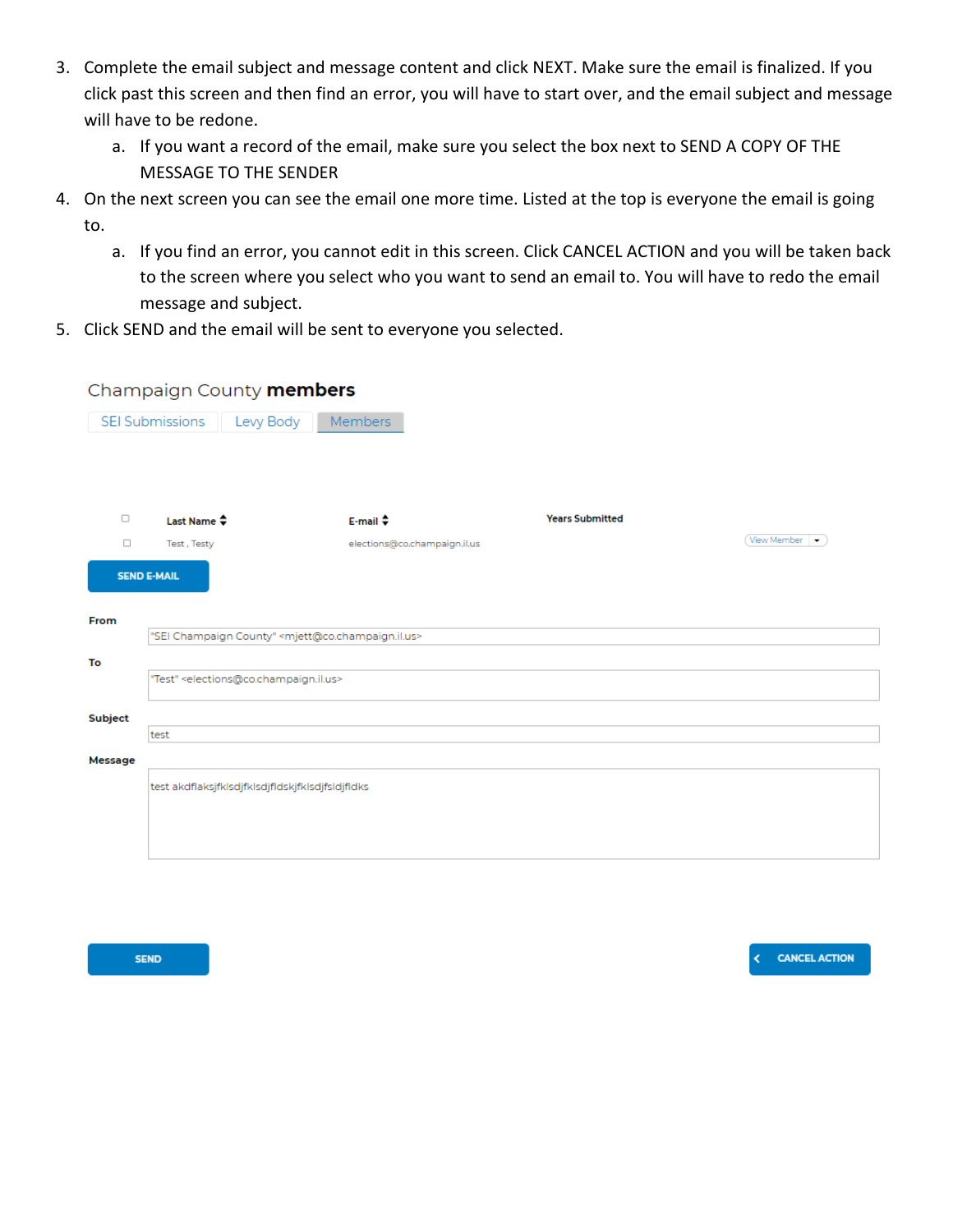#### ADDING A NEW USER TO THE SEI PORTAL

Before you can add a new member to your taxing (levy) body, you must add them as a USER. This is because there are numerous individuals who are required to complete SEIs for multiple taxing (levy) bodies. To organize this, the first step is to make them a user in the system and then add them to specific taxing (levy) bodies as members.

1. To add a USER, click on ADD USER in the right-hand menu. This menu should be available on all pages once you are logged in as the Levy Administrator.



- 2. On this screen you will enter the individuals first and last name, and their position with your taxing (levy) body. Enter their email address. The Clerk's Office strongly encourages you use individuals PERSONAL email addresses because if they belong to multiple levy bodies this is the only way they can have a single, unified account in the SEI portal.
	- a. Click NOTIFY USER OF NEW ACCOUNT
	- b. Click CREATE NEW ACCOUNT

### **Add user**

| <b>First Name*</b> | Last Name * | <b>Levy Member Position</b> |
|--------------------|-------------|-----------------------------|
|                    |             |                             |
| <b>Email</b>       |             |                             |
|                    |             |                             |

#### $\Box$ Notify user of new account

This is recommended when auto-generating the password; otherwise, neither you nor the new user will know the password.

**CREATE NEW ACCOUNT**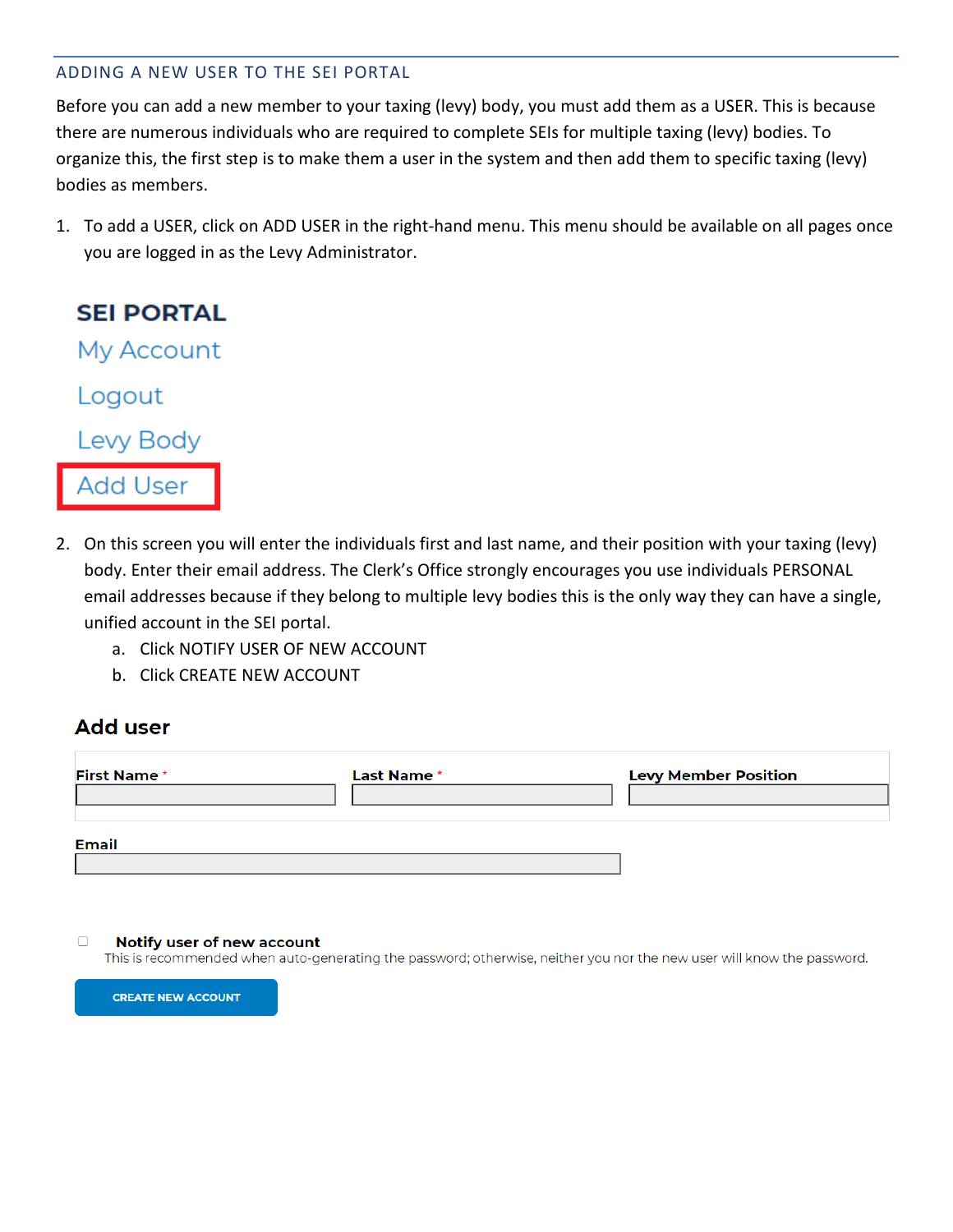#### **User Created**

```
√ You have added a user to the system. Please continue by now making them a member of your Levy Body: [+Add Member]
Since you did not provide a password, it was generated automatically for this account.
 The password is: Y6sUxUqU5K
 Created a new user account for sara. No email has been sent.
```
1. Click +ADD MEMBER to add the new user to your taxing (levy) body membership and begin to enter the user's email address. Options will pop up in the drop-down menu. Once you find the right name, select it, and click SAVE.

# Add Levy Body: Group membership

| <b>User Email</b>                                                                                                           |  |
|-----------------------------------------------------------------------------------------------------------------------------|--|
|                                                                                                                             |  |
| territest@email.com<br>tylert@email.com<br>tesst@email.com<br>terrytest@email.com<br>tessat@email.com<br>thtester@email.com |  |

a. Don't worry about the numbers that pop up at the end of their username and email. It's a programming requirement of the software and will not be needed by you or the user.

### Add Levy Body: Group membership



![](_page_9_Picture_8.jpeg)

4. If they are already in the system, you will get this message.

### **Add Levy Body: Group membership**

User: propertytaxes has reached the maximum amount of times it can be added to Champaign County

- a. You can abandon the process to add them as a user. They already are.
- b. Follow the steps under *Adding A New Member To Your Levy Body* instead.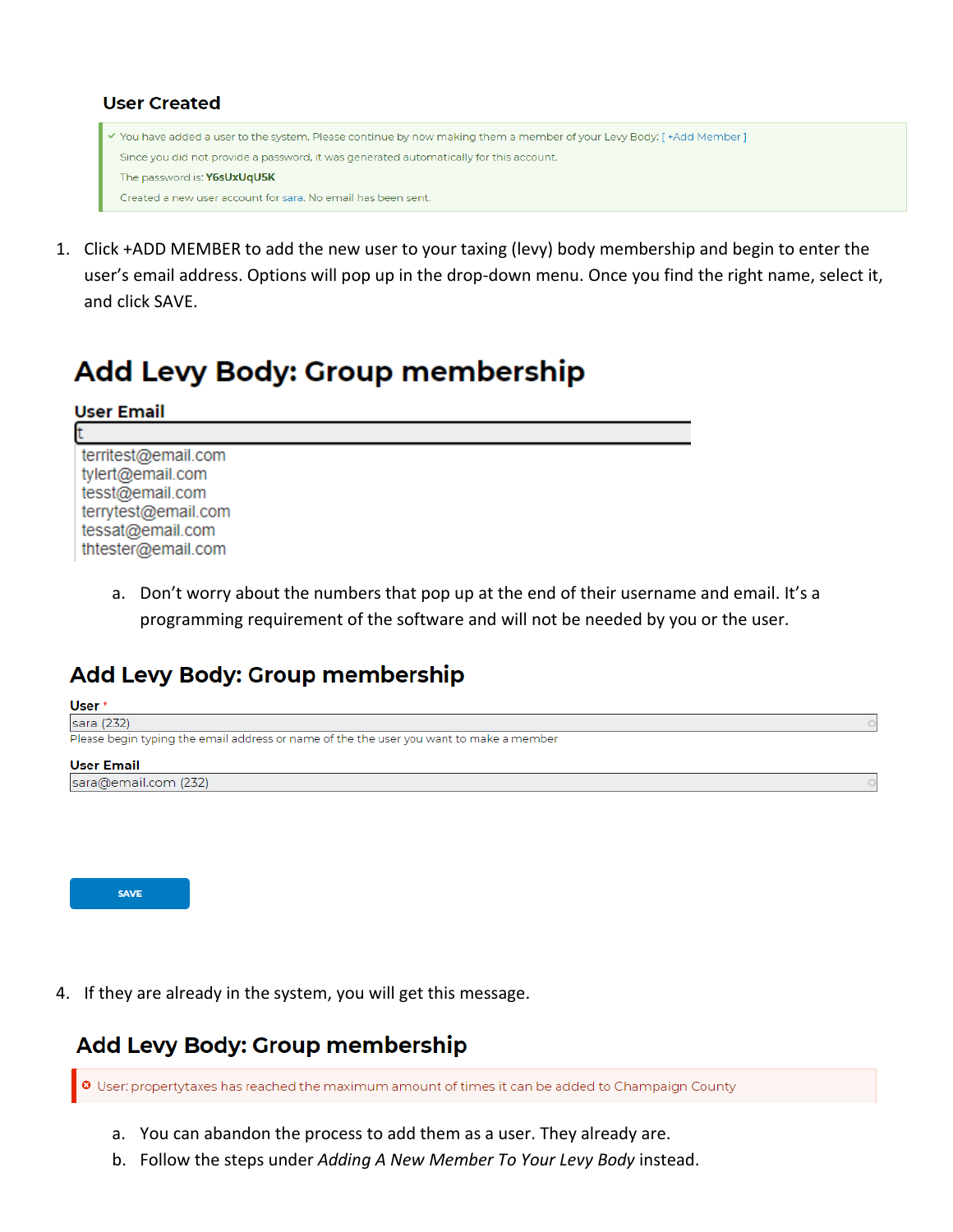- TO ADD A NEW MEMBER TO YOUR LEVY BODY
- 2. Click on Members

![](_page_10_Picture_2.jpeg)

4. Begin to enter the user's email address. Options will pop up in the drop-down menu. Once you find the right name, select it, and click SAVE.

# **Add Levy Body: Group membership**

![](_page_10_Picture_5.jpeg)

- a. If no options pop up, the person is not a user yet and need to be added as a user first. See *Adding A New User To The SEI Portal* for step by step instructions.
- 5. You can verify the individual was added to your members list by going back to the MEMBERS page and they will be listed under LEVY MEMBERS.